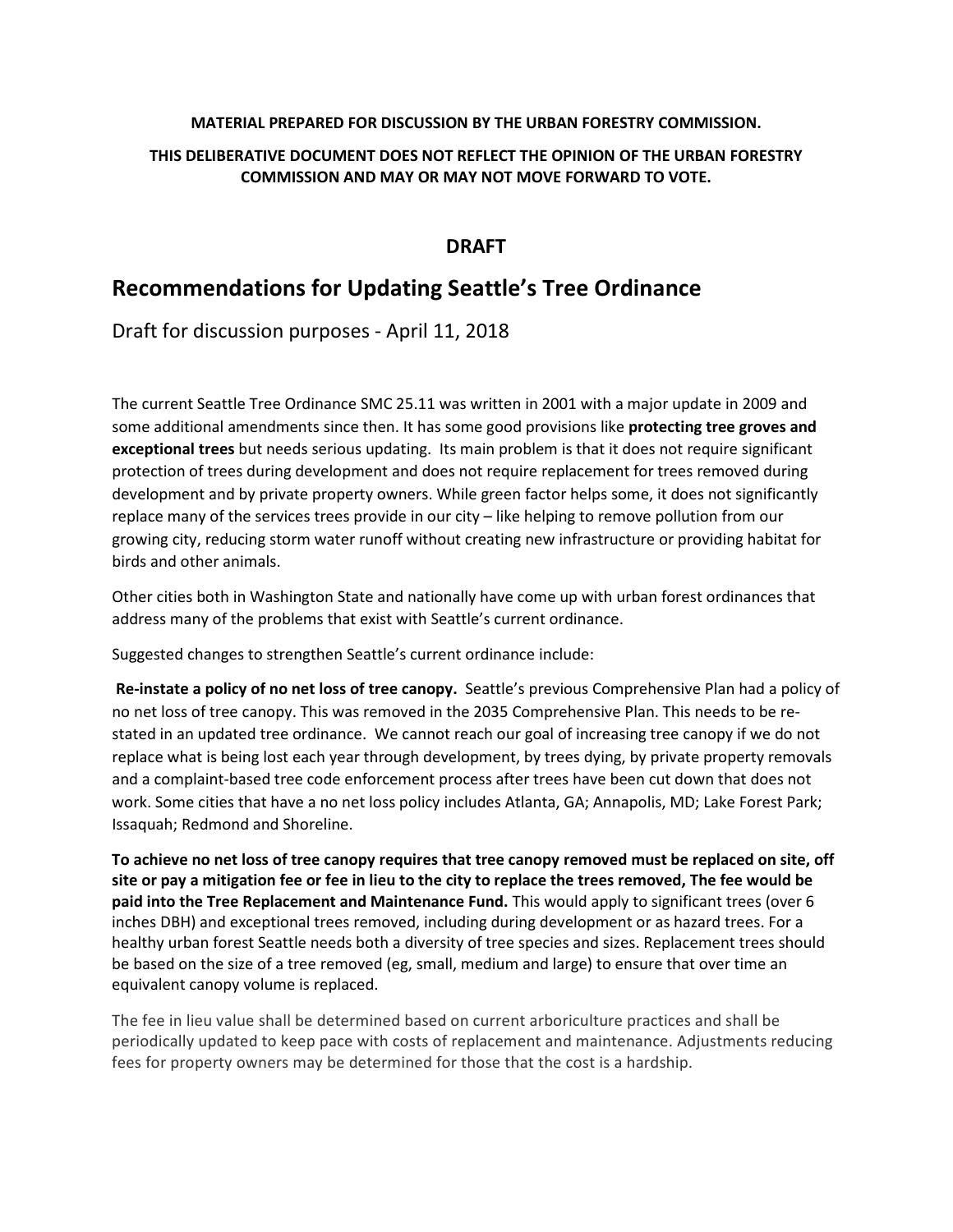The Tree Replacement and Maintenance Fund shall also collect funds based on fines for violation of this ordinance. Fines need to be appropriately large to effectively deter illegal removal of trees. The Fund may also be used to assist individuals that need help to comply with the tree ordinance. Donations by non-profits, corporations and members of the public can be made to the fund to further city goals to maintain and increase the city's tree canopy.

**To track and monitor tree loss and replacement Seattle needs to expand the current tree removal and replacement permit system run by the Seattle Department of Transportation.** Such an expanded system should be comprehensive and require a tree permit to remove any significant or exceptional trees on both public and private property. Tree permit applications and approvals shall be posted on line and data kept and posted on all trees removed and replaced to track compliance. One city website portal should be used for all tree permits applications to make it easier for people to comply

As SDOT does, trees to be removed shall be marked with a yellow ribbon and a notice posted that is visible and can be read from the property line for 2 weeks prior to a non-hazard tree being removed.

**To help monitor and replace trees lost during development require that an Urban Forest Canopy Impact Assessment be done by a certified arborist –** basically **a** tree survey detailing the impact of the development on the urban forest canopy and trees on site prior to issuing a construction permit. It would be used to determine canopy loss and to quantify replacement trees needed to be replaced on site, off sit or a fee-in-lieu replacement value. The Urban Forest Canopy Impact Assessment Report shall include a map of the property with all trees six inches DBH and larger noted and numbered, canopy area, and trees to be removed clearly labeled.

- Species: speaks to size of canopy and amount of storm water benefit.
- DBH: speaks to age of tree and canopy coverage.
- Tree Height: speaks to canopy volume and amount of environmental benefit.
- Canopy Width (area): speaks to canopy volume and amount of environmental benefit.
- Tree Condition: speaks to overall forest health and environmental impacts.
- Photographs of the trees on the parcel and adjacent properties.
- Canopy coverage as a percent of area pre- and post-project development.
- Canopy impact assessment must include a revegetation plan for the site where trees are removed and details on where off site trees will be planted and maintained or whether in lieu fees are proposed to pay the city to replant and maintain trees.

The Urban Forest Canopy Impact Assessment will include a landscape and tree replacement plan that details how and where the trees and canopy removed will be replaced

# **Expand SDOT's current tree service provider's registration to cover all tree work done in the city**. All

tree service providers must register with the city of Seattle to ensure that they comply with city ordinances and regulations to protect and grow the urban canopy. Tree service providers shall include all those who cut down. prune or plant trees in the city.

SDCI and other city departments will work with SDOT to establish and maintain one list of approved Tree Service Providers for the City.

#### **Other updates needed:**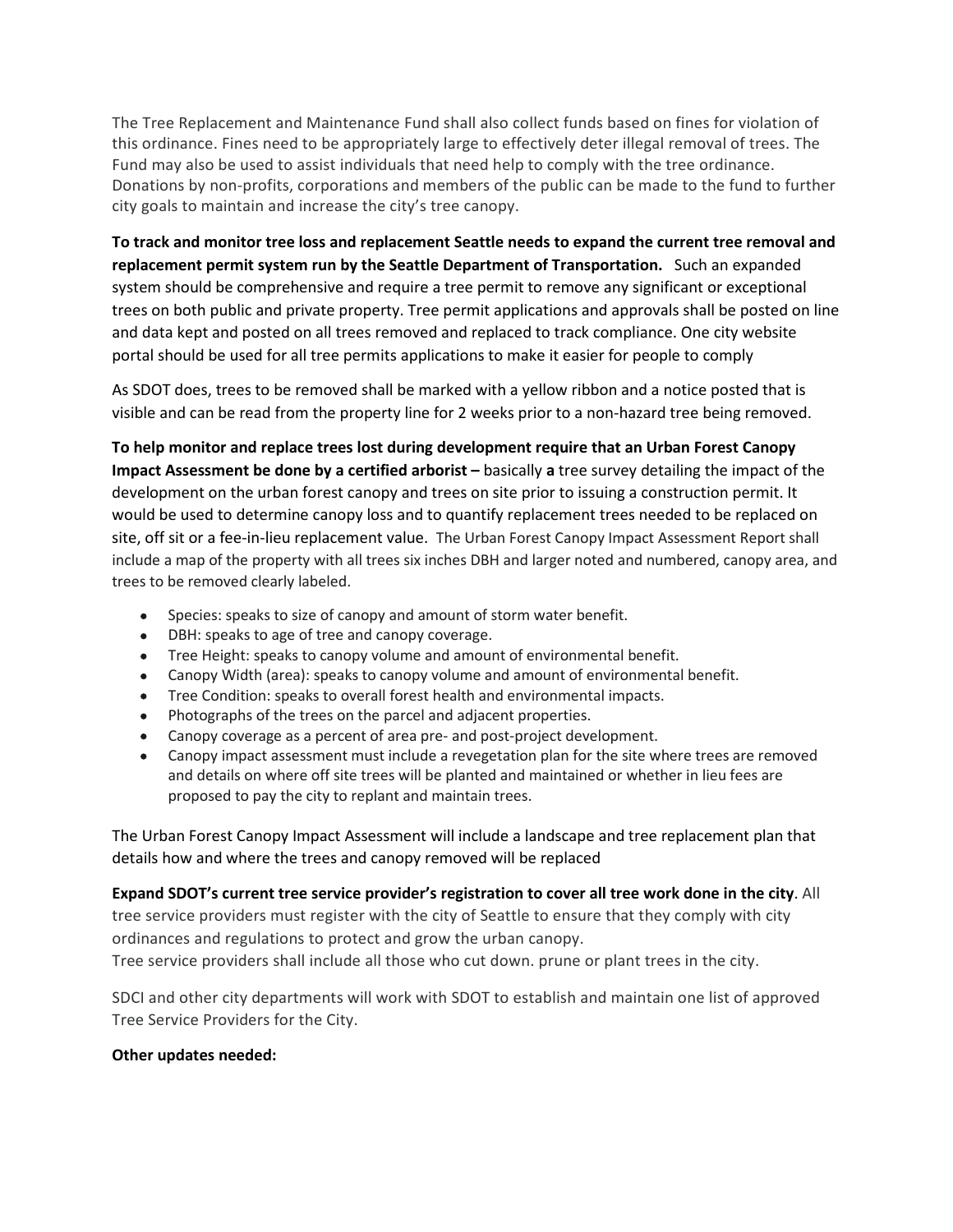**Expand purpose and intent of ordinance** to include "The Tree Protection code is one of the implementation measures of the Seattle Comprehensive Plan and the Seattle Urban Forest Stewardship Plan. Together with education, incentives and other initiatives, these regulations protect the health, safety, and general welfare of the citizens of Seattle and are consistent with other plans and policies of the City. In so doing, the appearance of the City is enhanced, and important ecological, cultural, and economic resources are protected for the benefit of the City's residents and visitors."

**A 5-year Tree Maintenance Bond shall be posted to ensure trees planted or retained on a development project survive as well as for trees planted off site**. Any fee in lieu system for trees removed shall be according to standard arboriculture guidelines and shall include costs for environmental services lost, for re-planting and survival for 5 years. Any trees dying during the 5-year period must be replaced. Replacement trees will be considered significant trees by the city to ensure they are not removed without replacement.

**The tree ordinance should consider ways to consolidate tree oversight and maintenance into one city department** that does not have a conflict of interests in terms of their mission statement. The Seattle City Auditor in 2009 recommended that the 8 city departments currently overseeing trees should be consolidated and recommended that the Office of Sustainability and Environment was a logical choice.

#### **Add more definitions including:**

 **"DBH"** means diameter of a tree at breast height - 54 inches above ground

"**Canopy area**" means the area below the tree dripline as viewed from above

"**Canopy volume**" means the 3-dimensional volume of tree foliage branches

"**Fee-in-lieu**" – a fee paid into the Tree Replacement and Canopy Maintenance Fund to replace tree canopy lost on site and not replaced on site or off site either during development or on private property

"**Off site replacement**" - The planting of replacement trees pursuant to a permit on a lot different from the lot the tree was removed from, given that all other permit requirements and conditions are met or the payment of a mitigation fee to the city Tree Replacement and Maintenance Fund in an amount equal to replacement cost, as defined by the current edition of the Council of Tree and Landscape Appraisers Guide for Plant Appraisal plus maintenance costs, for trees not planted on site.

"**Seattle Comprehensive Plan**" – 20-year plan adopted by the Seattle City Council and Mayor to guide future growth in Seattle

"**Seattle Urban Forestry Stewardship Plan**" – Plan adopted every 5 years to guide protection and enhancement of Seattle's urban forest

"**Significant tree**" – any tree on a property that is over six inches or more in diameter at DBH.

"**Tree**" - woody vegetation which is 6 inches or greater diameter at breast height (DBH), measured 54" above the ground mid-slope. Multi-stem trees like vine maple use the following formula to determine their DBH = square root of the sum of each stem DBH squared. A Tree does not include any species which appears on the King County Noxious Weeds or Weeds of Concern list. A Tree may be alive or dead.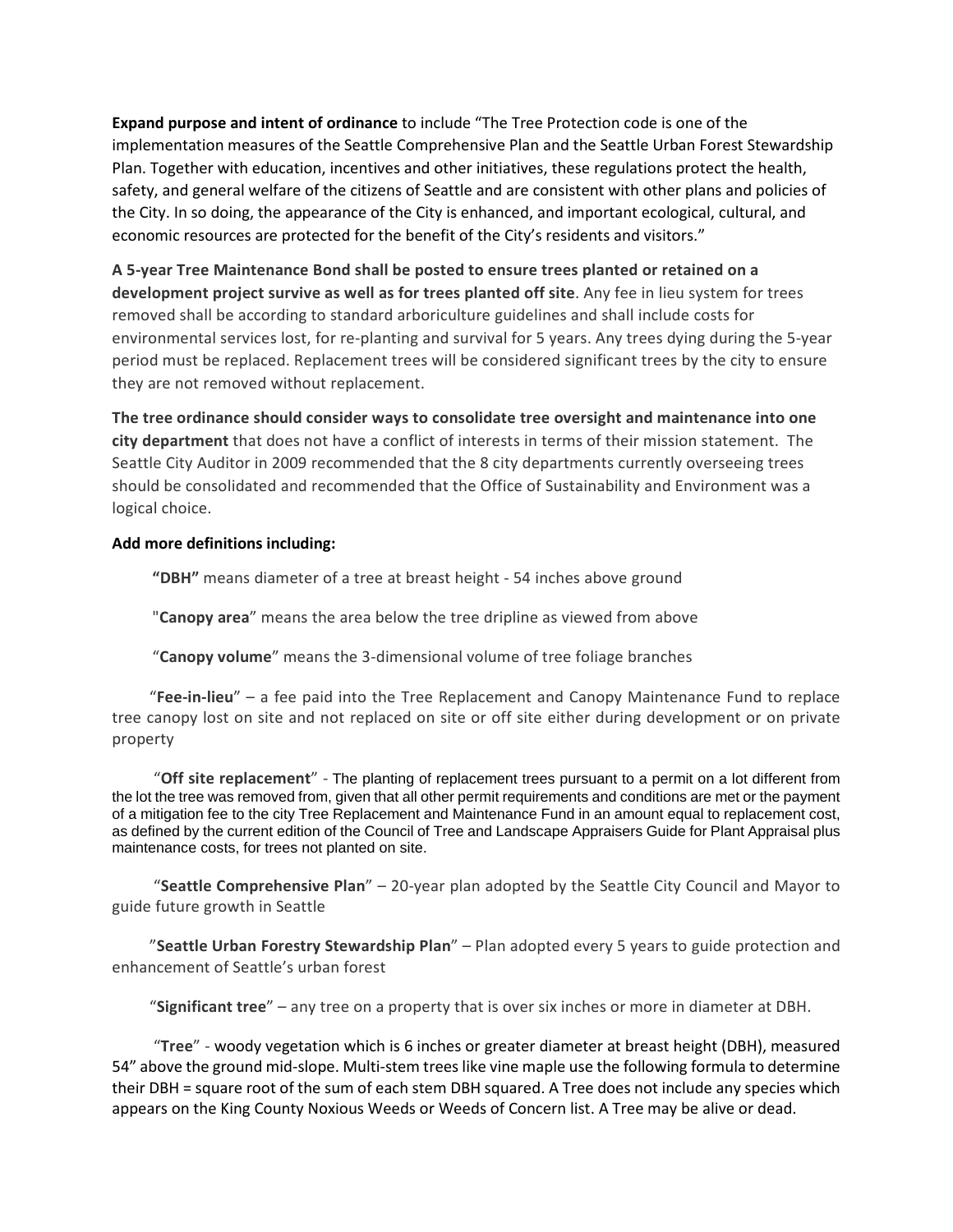"**Tree permit**" – permit required for all significant and exceptional trees removed on private property, including during development, and trees removed on public property

"**Tree protection area**" – area denoted on site plan for protection of significant and exceptional trees during development

"**Tree Replacement and Maintenance Fund**" means a fund established to facilitate mitigation and tree replacement when trees cannot be replaced on the site from which they were removed.

"**Tree Service Providers**" – Tree Service contractors who meet the requirements of the city to register to do tree care work

"**Urban Forest Canopy Impact Assessment**" – detailed report on impact of development on urban forest canopy and trees used to determine canopy loss or gain during development and to quantify replacement values.

#### Update needed:

#### : It is the purpose and intent of this chapter to:

- A. To achieve no net loss of tree canopy area and volume and maximize potential for increasing tree canopy area and volume
- B. To implement a tree permit system for removal of public and private trees, including during development, to maximize tree retention, track the gain or loss of trees over time and require tree replacement to achieve no net loss of canopy
- C. To require replacement of significant and exceptional trees removed, by either replacing them on or off site or paying a fee in lieu into a Tree Replacement and Maintenance Fund
- D. To minimize tree loss, encourage tree planting and protection, maintain a diversity of tree species and ages for urban forest resiliency and prevent unlawful removal of trees
- E. To maximize the benefits of trees and the urban forest in responding to the impacts of climate change
- F. To protect native trees, wildlife habitat and corridors to maximize the benefits of nature within our urban environment
- G. Implement the goals and policies of Seattle's Comprehensive Plan especially those in the Environment Element dealing with protection of the urban forest and carry out the goals of the most recent Seattle Urban Forestry Stewardship Plan,
- H. To preserve and enhance the City's physical, environmental and aesthetic character by preventing untimely, unnecessary and indiscriminate removal or destruction of trees;
- I. To protect trees on undeveloped sites that are not undergoing development by not allowing tree removal except in hazardous situations, to prevent premature loss of trees so their maximum retention may be considered during the development review and approval process;
- J. To reward tree protection efforts by granting flexibility for certain development standards, and to promote site planning and horticultural practices that are consistent with the reasonable use of property;
- K. To especially protect exceptional trees and tree groves that because of their unique historical, ecological, or aesthetic value constitute an important community resource; to require flexibility in design to protect exceptional and significant trees;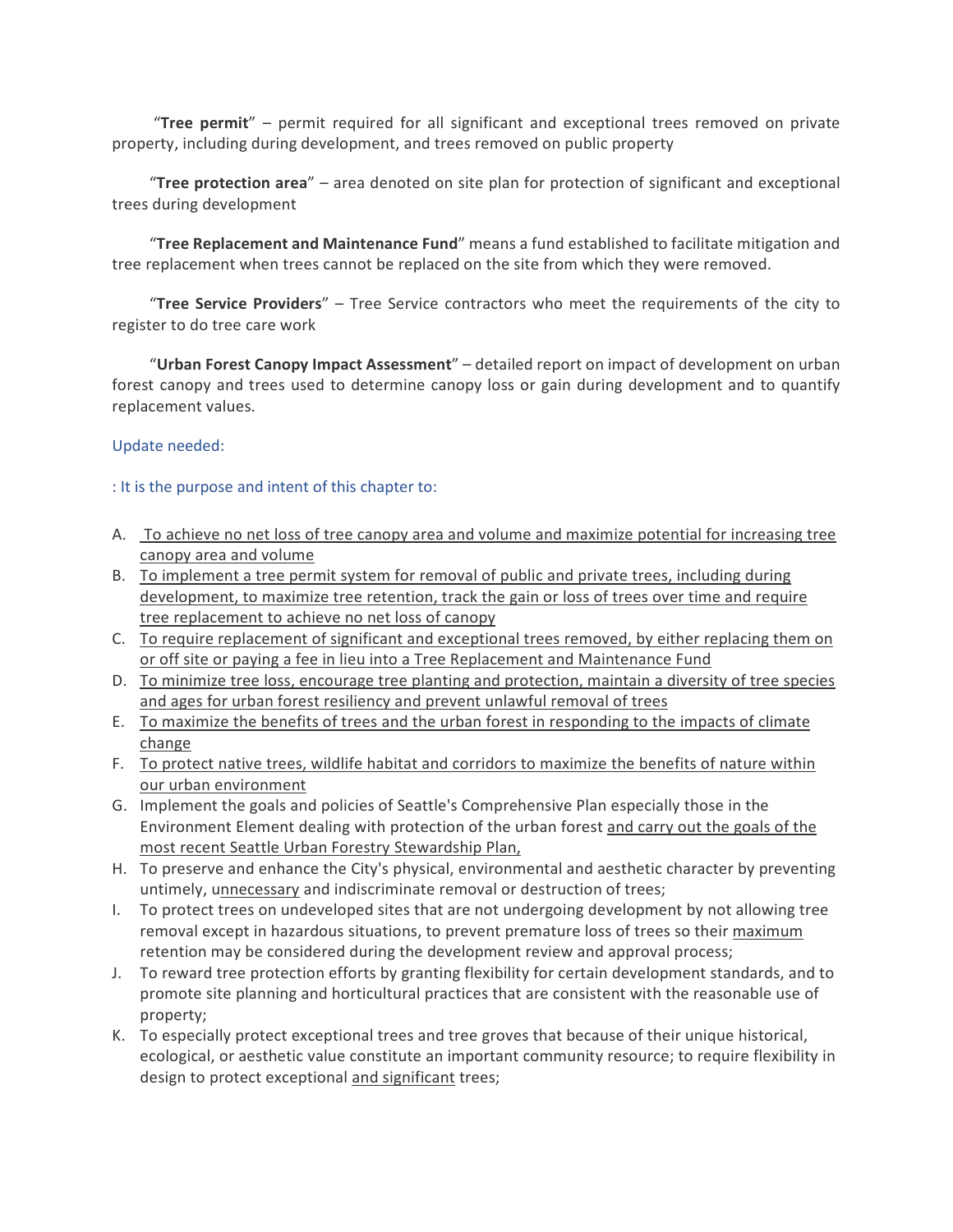- L. To provide the option of modifying development standards to protect significant trees and tree canopy on site  $\theta$ ver two  $(2)$  feet in diameter in the same manner that modification of development standards is required for exceptional trees;
- M. To encourage retention of trees over six (6) inches in diameter through the design review and other processes for larger projects, through education concerning the value of retaining trees, and by not permitting their removal on undeveloped land prior to development permit review.

#### **MATERIAL PREPARED FOR DISCUSSION BY THE URBAN FORESTRY COMMISSION.**

## **THIS DELIBERATIVE DOCUMENT DOES NOT REFLECT THE OPINION OF THE URBAN FORESTRY COMMISSION AND MAY OR MAY NOT MOVE FORWARD TO VOTE.**

# **DRAFT**

Suggestions for a City of Seattle tree code update. Initial comments by Tom Early 4.3.2018.

### **Policy guidance**:

- 1. Allow for flexible management of trees by property owners. [*i.e. provide lenient allowances for tree removal in this initial tree code update but broaden the permit system to include all tree activity with exceptions. This is to get the initial tree activity permit process approved and integrated into the typical property owner process. This will provide data on tree removals in the City which can be used in conjunction with continued canopy cover assessments to monitor and adjust the tree removal allowance criteria depending on what the data indicates. The continued monitoring of tree canopy and permits will allow the City to adjust removal criteria and replanting requirements based on the most recent data. Providing owners with an initial flexibility for tree removals will also work to promote the benefits of trees without owners regretting or resenting a tree.*]
- 2. Acknowledge that trees and vegetation are important elements in the city because they:
	- a. provide psychological and physical relief from the urban environment,
	- b. habitat for flora and fauna,
	- c. attenuate storm water, and
	- d. improve air quality.
- 3. Encourage best practices to manage trees appropriately to minimize hazards and nuisances.
- 4. Promote good tree selection and management while discouraging inappropriate tree selection and inappropriate pruning.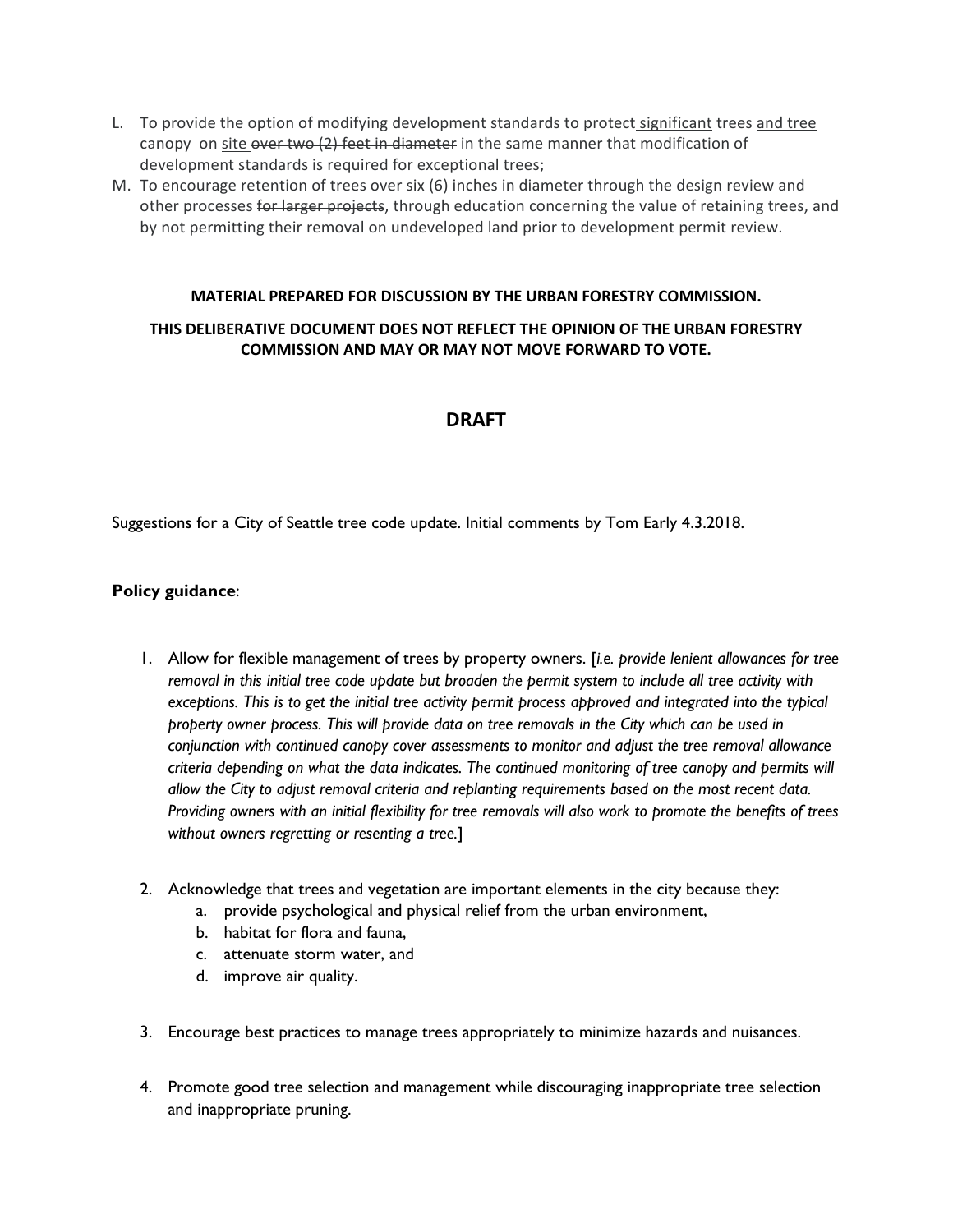- 5. Inspire a reverence for trees, particularly mature trees, through the promotion of urban forestry programs within the City.
- 6. Clarify that public land management policy does not entitle private land owners to a view across public lands. Some private landowners have maintained view pruning regimes which have topped (arbitrarily pruned trees to reduce their height without regard for the trees structure or architecture) trees on public lands. These agreements should be terminated with an appropriate removal and replanting plan which is executed in the next eight years. [*This is in order to remove the trees with defects and replace the trees that are healthy and in good condition rather than simply allowing the existing trees to remain with their defects which increase the risk if they are near a target – house, powerline, improved ROW.*] No view entitlement pertains to commercial property owners and street trees too. [*This is to strengthen SDOT in resisting inappropriate view pruning for businesses.*]

### **Specific suggestions for the tree code update:**

- 1. Institute a permit approval system for all tree activity.
- 2. Institute a minimum requirement for tree(s) on single family lots [*i.e. each parcel shall maintain at least one tree per lot. Remember that this is the low bar for acceptability to the City not the ideal; City code is for broad acceptability and limiting the insupportable.*]
- 3. Clarify that a hazard tree report is to be the most up-to-date version used by the ISA tree risk assessment protocols.
- 4. Clarify definitions for what the code is regulating and clear exemptions for what it is not:
	- a. Tree Activity is the pruning and removal of trees. Tree Activity includes tree protection if construction is within twenty linear feet of a tree.
	- b. A Tree is woody vegetation which is 6 inches or greater diameter at breast height (DBH), measured 54" above the ground mid-slope. Multi-stem trees like vine maple use the following formula to determine their DBH = square root of the sum of each stem DBH squared. A Tree does not include any species which appears on the King County Noxious Weeds or Weeds of Concern list. A Tree may be alive or dead.
	- c. Hedges are linear plantings which are pruned to control their size in width, depth and height and which are typically used to provide privacy between adjacent properties.
	- d. Exemptions:
		- i. All pruning which has an ANSI A300 standard work order specification performed by a certified arborist led tree crew [*because the ISA arborist has a*